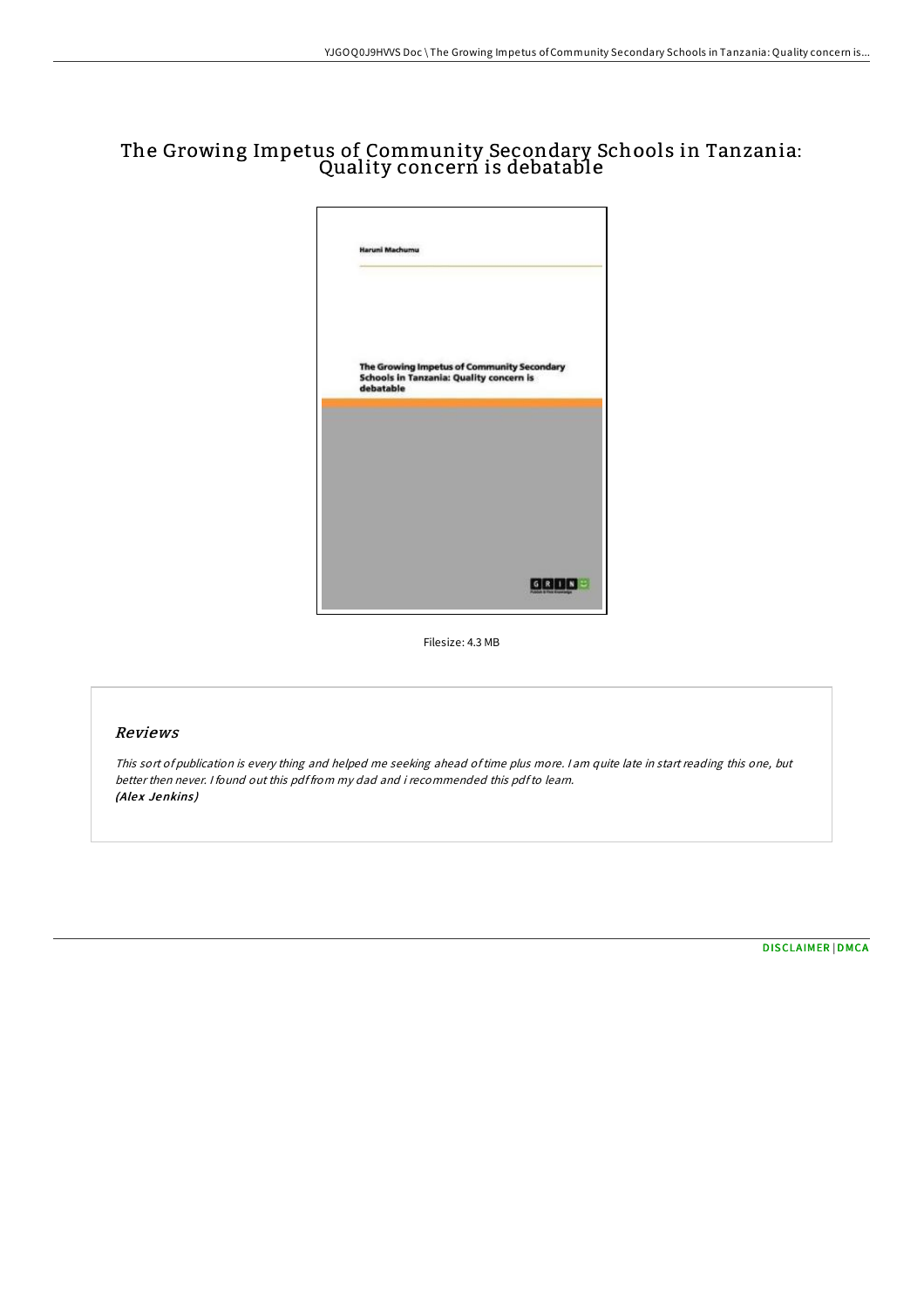## THE GROWING IMPETUS OF COMMUNITY SECONDARY SCHOOLS IN TANZANIA: QUALITY CONCERN IS DEBATABLE



GRIN Verlag. Paperback. Condition: New. This item is printed on demand. 60 pages. Document from the year 2011 in the subject Pedagogy - School System, Educational and School Politics, printed single-sided, grade: 1-3, Mzumbe University, course: Education Policy, language: English, abstract: This hand book is about the growing impetus of community secondary schools in Tanzania: quality concern is debatable. It falls under three major parts. Part one is an introduction devoted to key ideas pertinent to historical development of community secondary, part two discusses varied themes in relation to community secondary school such as quality, management, indicators concern to quality teaching and learning process, challenges facing community schools and financing community secondary schools in Tanzania. The last part is suggestive way forward and conclusion, since views and practical observation is e made regarding to community school as educational organization. The main focus is granted on how quality management and leadership are employed. The main purpose is to conceptualize the main ideas, issues, benefits varied types and techniques to educational arena. The book commonly employs various pedagogical understanding about the essence, financial and challenges facing quality improvement in community schools. Experiences and observation has been made to community schools in Tanzania and its long stand for provision of education in the country This item ships from La Vergne,TN. Paperback.

霝 Read The Growing Impetus of Community Secondary Schools in [Tanzania:](http://almighty24.tech/the-growing-impetus-of-community-secondary-schoo.html) Quality concern is debatable Online  $\mathbb{R}$ Download PDF The Growing Impetus of Community Secondary Schools in [Tanzania:](http://almighty24.tech/the-growing-impetus-of-community-secondary-schoo.html) Quality concern is d ebatable